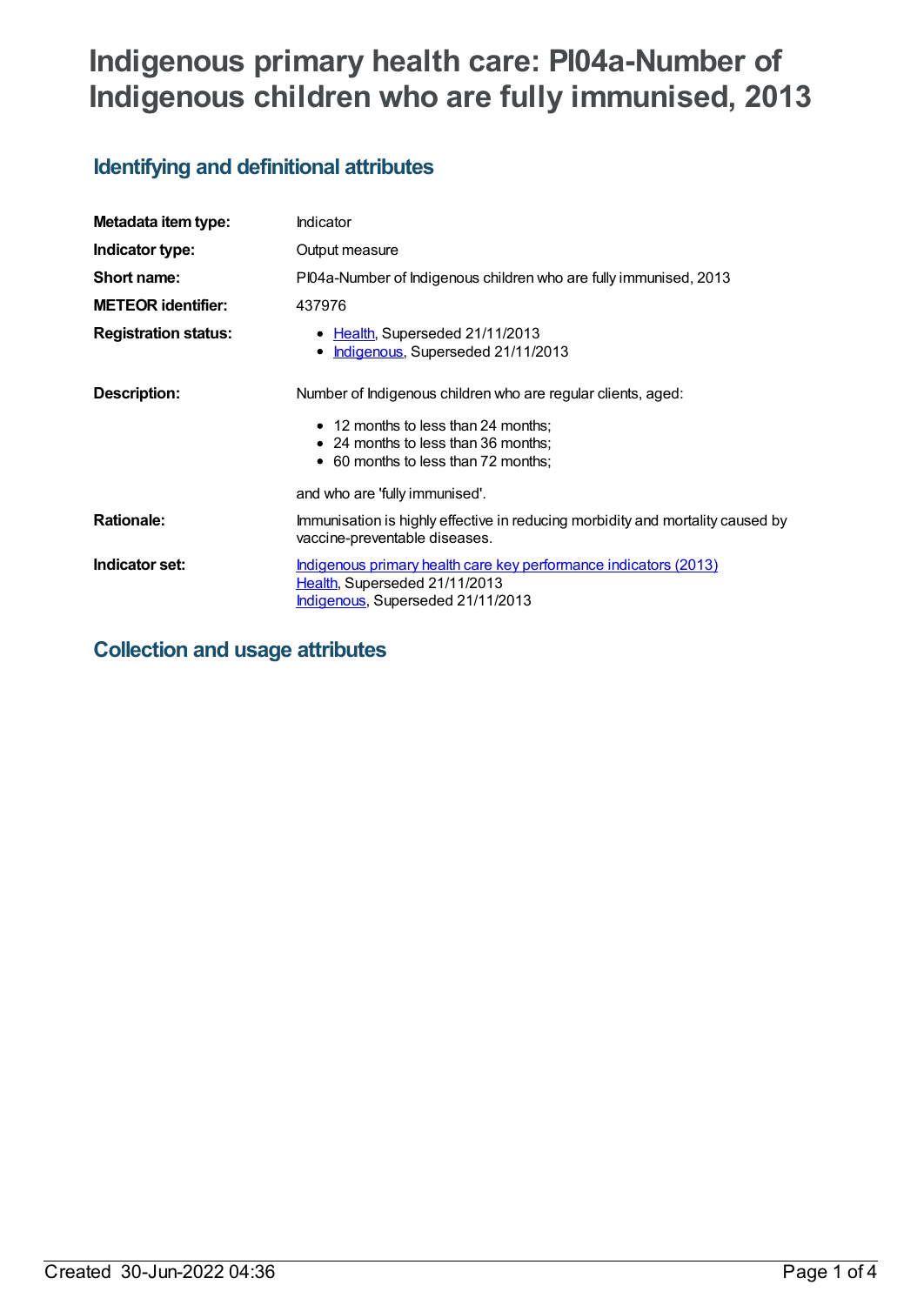#### **Computation description:** Count of Indigenous children who are regular clients, aged:

- 12 months to less than 24 months;
- 24 months to less than 36 months;
- 60 months to less than 72 months;

and who are 'fully immunised'.

|                     | 'Regular client' refers to a client of an OATSIH-funded primary health care service<br>(that is required to report against the Indigenous primary health care key<br>performance indicators) who has an active medical record; that is, a client who has<br>attended the OATSIH-funded primary health care service at least 3 times in 2<br>years. |
|---------------------|----------------------------------------------------------------------------------------------------------------------------------------------------------------------------------------------------------------------------------------------------------------------------------------------------------------------------------------------------|
|                     | Presented as a number.                                                                                                                                                                                                                                                                                                                             |
|                     | This indicator is calculated separately for each age milestone.                                                                                                                                                                                                                                                                                    |
|                     | 'Fully immunised' status is determined in accordance with the National<br>Immunisation Program Schedule. The childhood vaccinations essential to be<br>considered 'fully immunised' include:                                                                                                                                                       |
|                     | • DTPa (diphtheria, tetanus, pertussis)<br>• HiB (haemophilus influenzae type B)<br>• Polio<br>$\bullet$ Hep B (hepatitis B)<br>• MMR (measles, mumps, rubella).                                                                                                                                                                                   |
|                     | A child is considered 'fully immunised' if they have received the following<br>vaccinations by the specified age milestones:                                                                                                                                                                                                                       |
|                     | • At 12 months: 3 doses DTPa; 3 doses Polio; 2 or 3 doses HiB; 2 or 3<br>doses Hep B<br>• At 24 months: 3 doses DTPa; 3 doses Polio; 3 or 4 doses HiB; 3 doses Hep<br>B; 1 dose MMR<br>• At 60 months: 4 doses DTPa; 4 doses Polio; 2 doses MMR.                                                                                                   |
| <b>Computation:</b> | Numerator only.                                                                                                                                                                                                                                                                                                                                    |
| Numerator:          | Calculation A: Number of Indigenous children who are regular clients, aged 12<br>months to less than 24 months and who are 'fully immunised'.                                                                                                                                                                                                      |
|                     | Calculation B: Number of Indigenous children who are regular clients, aged 24<br>months to less than 36 months and who are 'fully immunised'.                                                                                                                                                                                                      |
|                     | Calculation C: Number of Indigenous children who are regular clients, aged 60<br>months to less than 72 months and who are 'fully immunised'.                                                                                                                                                                                                      |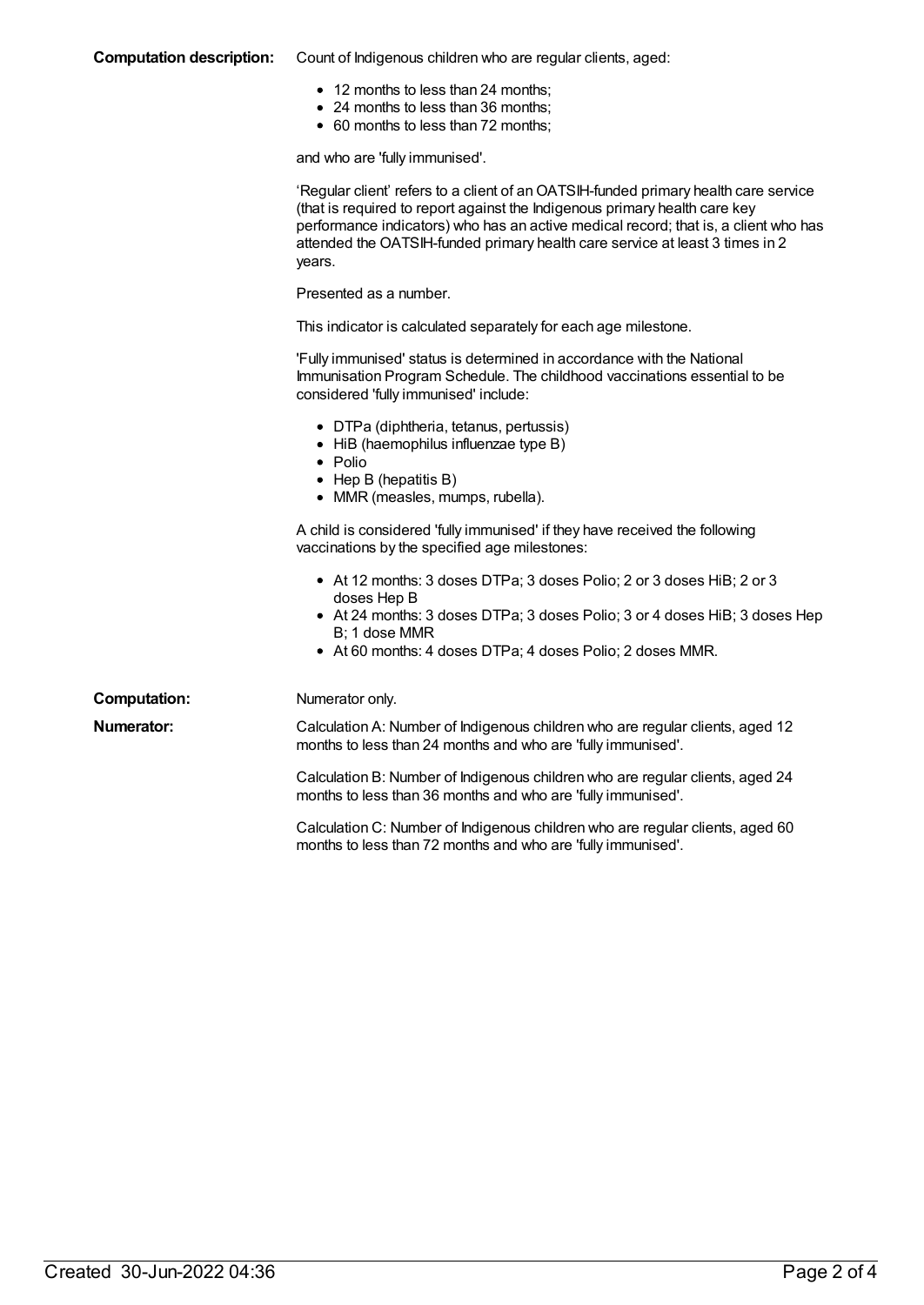[Person—Indigenous](https://meteor.aihw.gov.au/content/291036) status, code N

**Data Source**

[Indigenous](https://meteor.aihw.gov.au/content/430643) primary health care data collection

**NMDS / DSS**

[Indigenous](https://meteor.aihw.gov.au/content/430629) primary health care DSS 2012-14

**Data Element / Data Set**

[Person—age,](https://meteor.aihw.gov.au/content/303794) total years N[NN]

**Data Source**

[Indigenous](https://meteor.aihw.gov.au/content/430643) primary health care data collection

**NMDS / DSS**

[Indigenous](https://meteor.aihw.gov.au/content/430629) primary health care DSS 2012-14

#### **Data Element / Data Set**

[Person—regular](https://meteor.aihw.gov.au/content/436639) client indicator, yes/no code N

**Data Source**

[Indigenous](https://meteor.aihw.gov.au/content/430643) primary health care data collection

**NMDS / DSS**

[Indigenous](https://meteor.aihw.gov.au/content/430629) primary health care DSS 2012-14

**Data Element / Data Set**

[Child—fully](https://meteor.aihw.gov.au/content/457664) immunised recorded indicator, yes/no code N

**Data Source**

[Indigenous](https://meteor.aihw.gov.au/content/430643) primary health care data collection

**NMDS / DSS**

[Indigenous](https://meteor.aihw.gov.au/content/430629) primary health care DSS 2012-14

## **Representational attributes**

**Representation class:** Count

**Data type:** Real

**Unit of measure:** Person

### **Indicator conceptual framework**

**Framework and dimensions:** [Effective/Appropriate/Efficient](https://meteor.aihw.gov.au/content/410681)

### **Data source attributes**